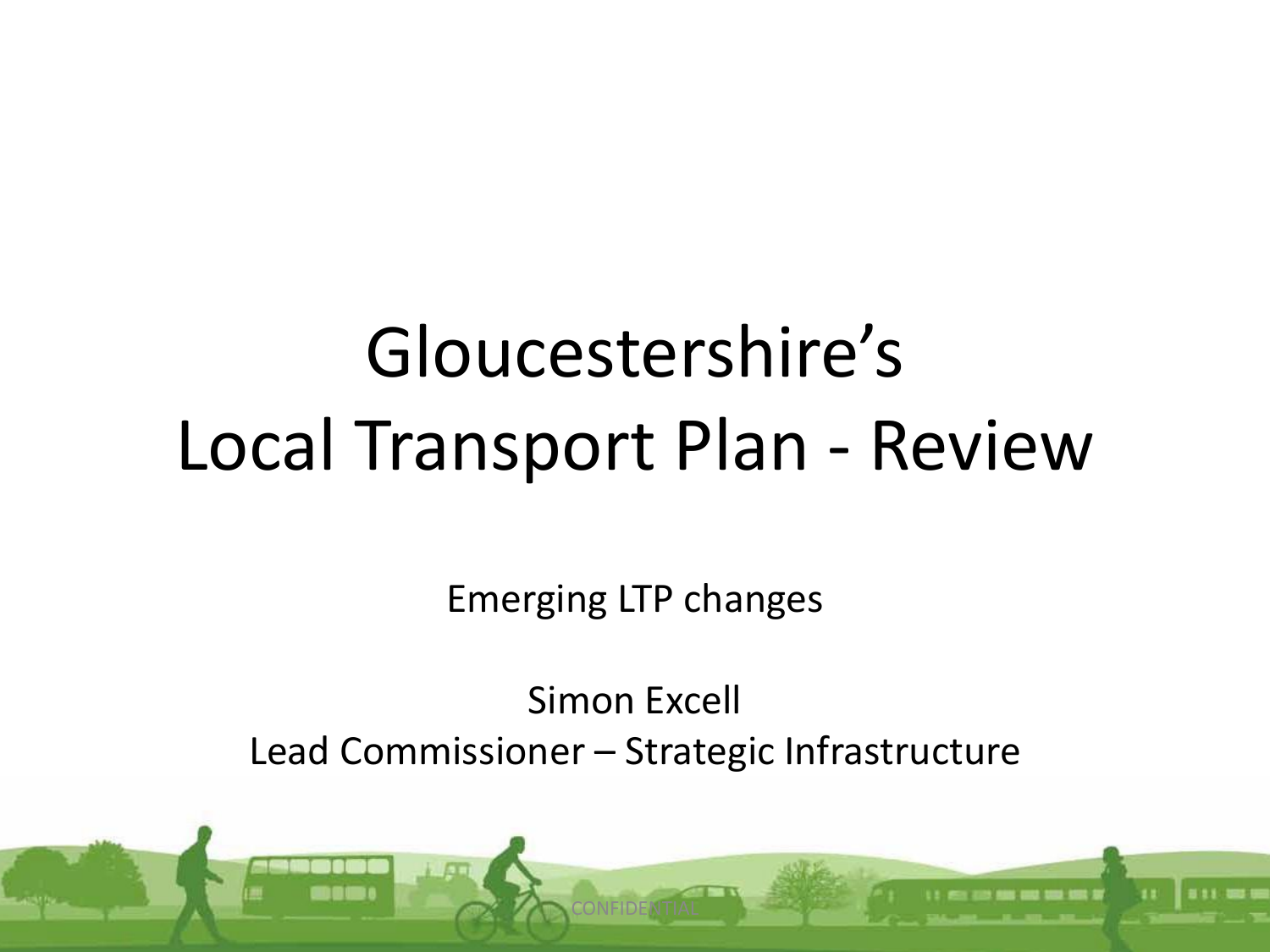

Early Stakeholder Engagement

Emerging Draft Consultation Document considered by ESC and GEGSC\*

Emerging Draft Consultation signed off by GCC Cabinet

**Formal Public Consultation**

### **Revised LTP to go to ESC and GEGSC\***

Revised LTP to go to GCC Cabinet

**Adoption by full County Council**

CONFIDENTIAL

\* Gloucestershire's Environment Scrutiny Committee (ESC) and the Gloucestershire Economic Growth Scrutiny Committee (GEGSC)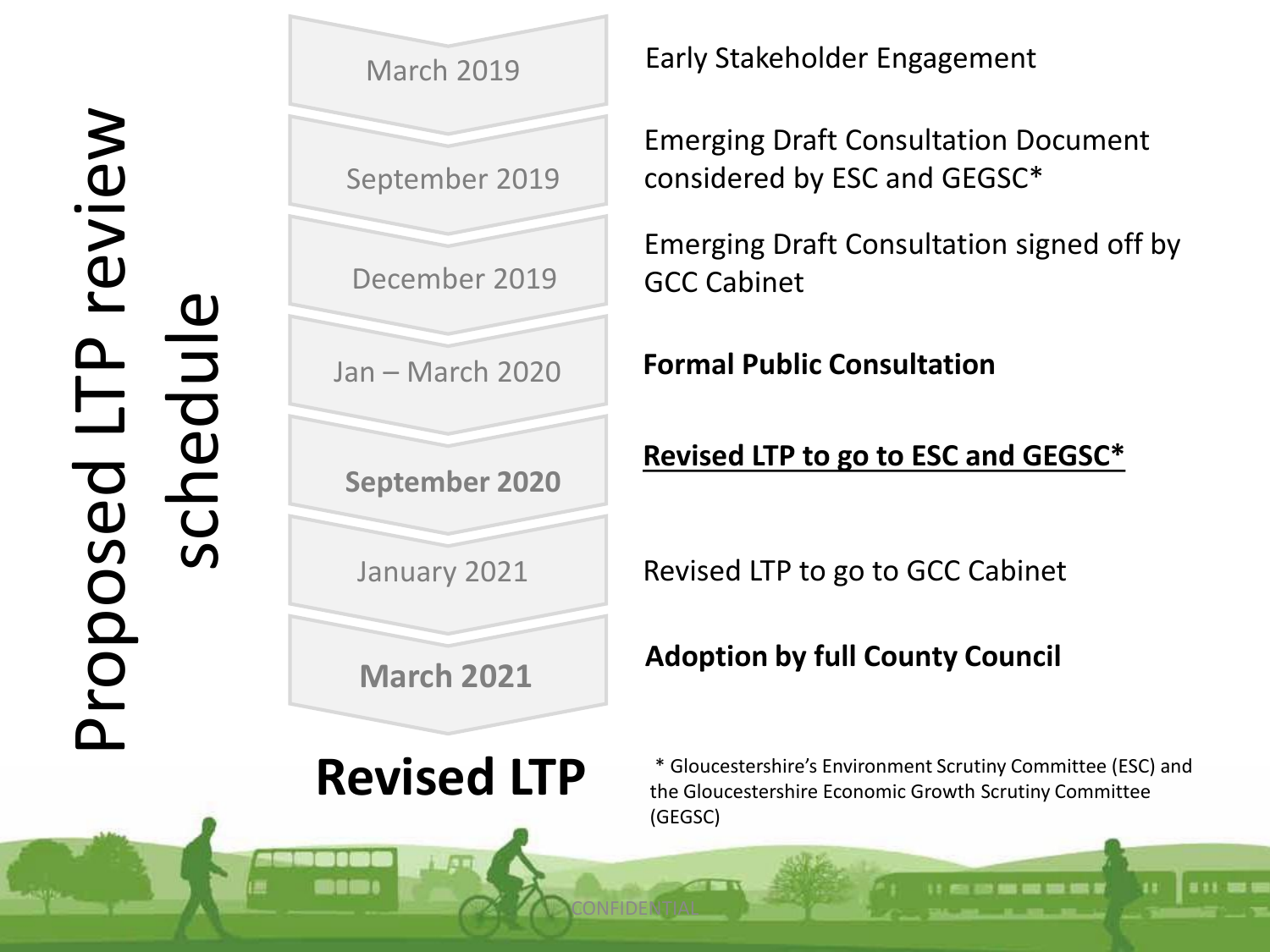# LTP Review - Objectives

- Consider national, regional, county and local priorities and policies that have changed during the plan period
- Strengthen climate change agenda
- Reflect adopted Local Plans and their infrastructure requirements
- Look towards a new time horizon, to 2041, to discuss future transport technologies and likely growth scenarios
- Link to the newly introduced local cycling and walking infrastructure plans (LCWIP)

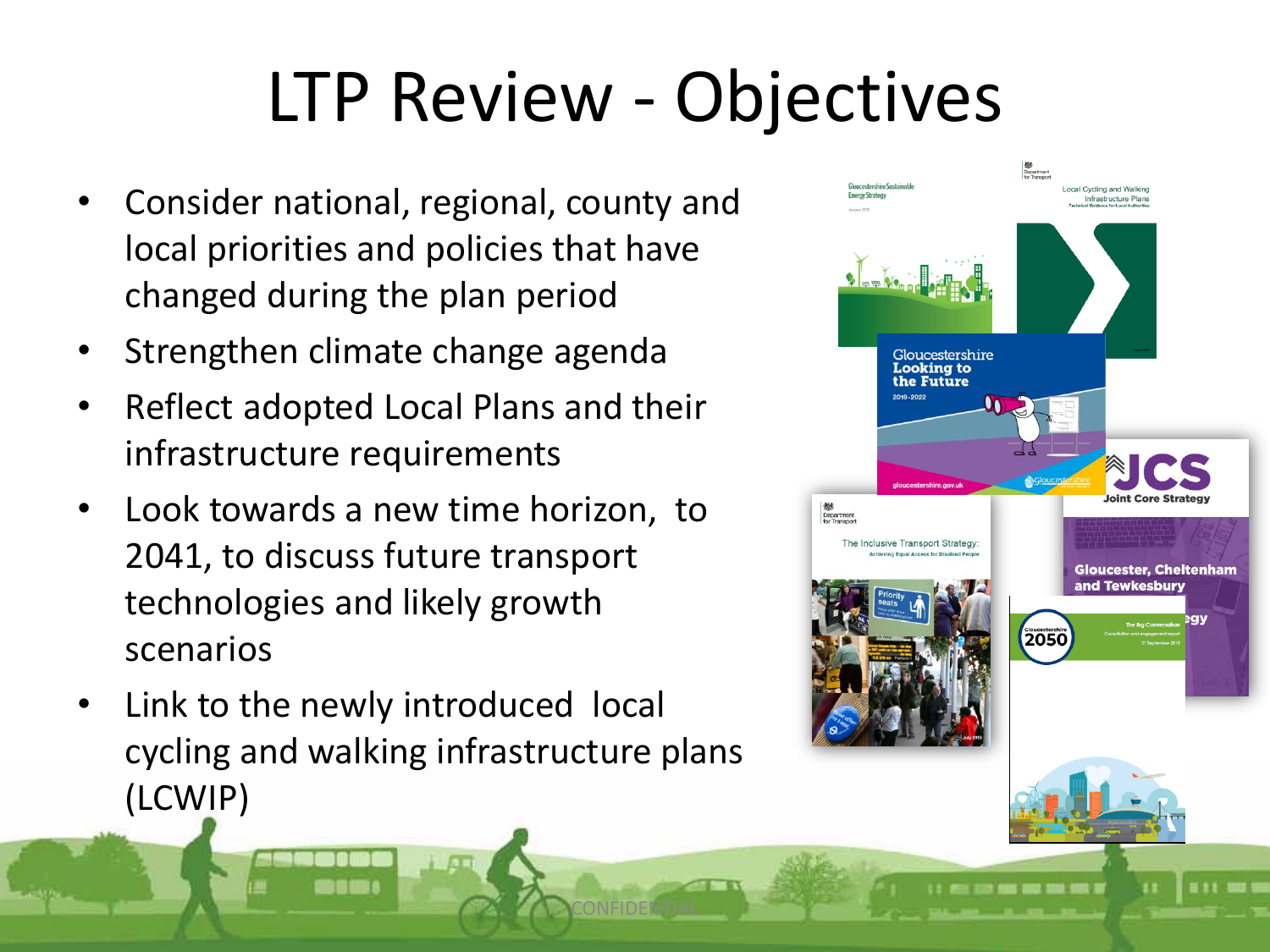# LTP Vision and Objectives

**"A resilient transport network that enables sustainable economic growth by providing travel choices for all, making Gloucestershire a better place to live, work and visit"**

 $\checkmark$  Align with ISA objectives  $\checkmark$  Align with DfT's objectives  $\checkmark$  Supported by LTP evidence base  $\checkmark$  Reflect transport challenges  $\checkmark$  Supported by LTP policies **Protect and enhance the natural & built environment Support sustainable economic growth Enable safe and affordable community connectivity Improve community health and wellbeing and promote equality of opportunity**

CONFIDENTIAL

 $\checkmark$  Linked to expected policy outcomes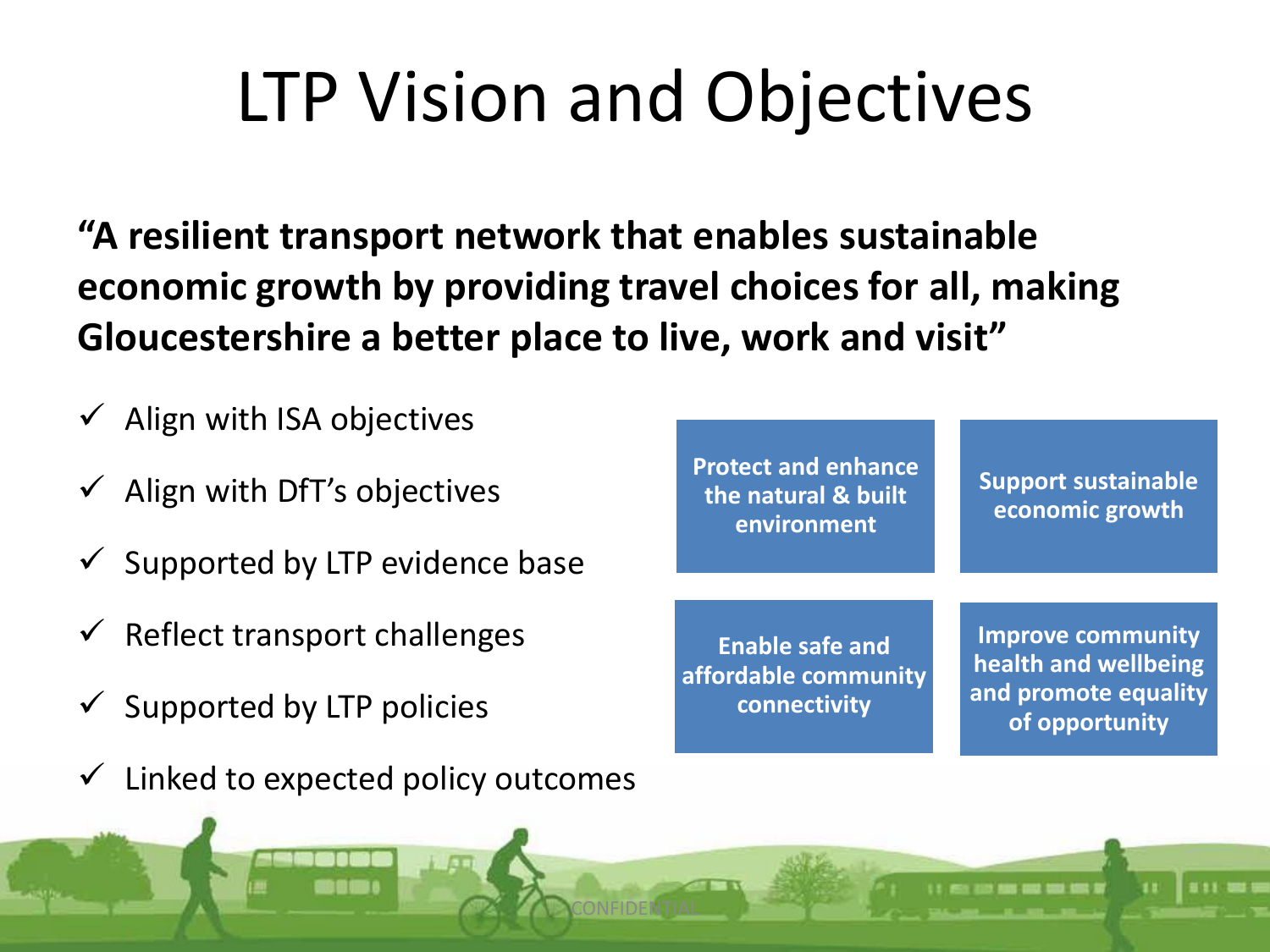## Emerging LTP – Scrutiny Feedback (Sept19)

CONFIDENTIAL

#### **Sustainable Development**

 $\triangleright$  Emerging spatial strategy for Gloucestershire

#### **Conserve the Environment**

 $\triangleright$  Review of LTP Objectives to align with ISA objectives

#### **Climate Change**

- $\triangleright$  Committed to reducing the impact of transport on climate change by improving accessibility across Gloucestershire through low carbon modes
- $\triangleright$  Development of an EV Strategy for the county and a commitment to encouraging a switch to ULEVs

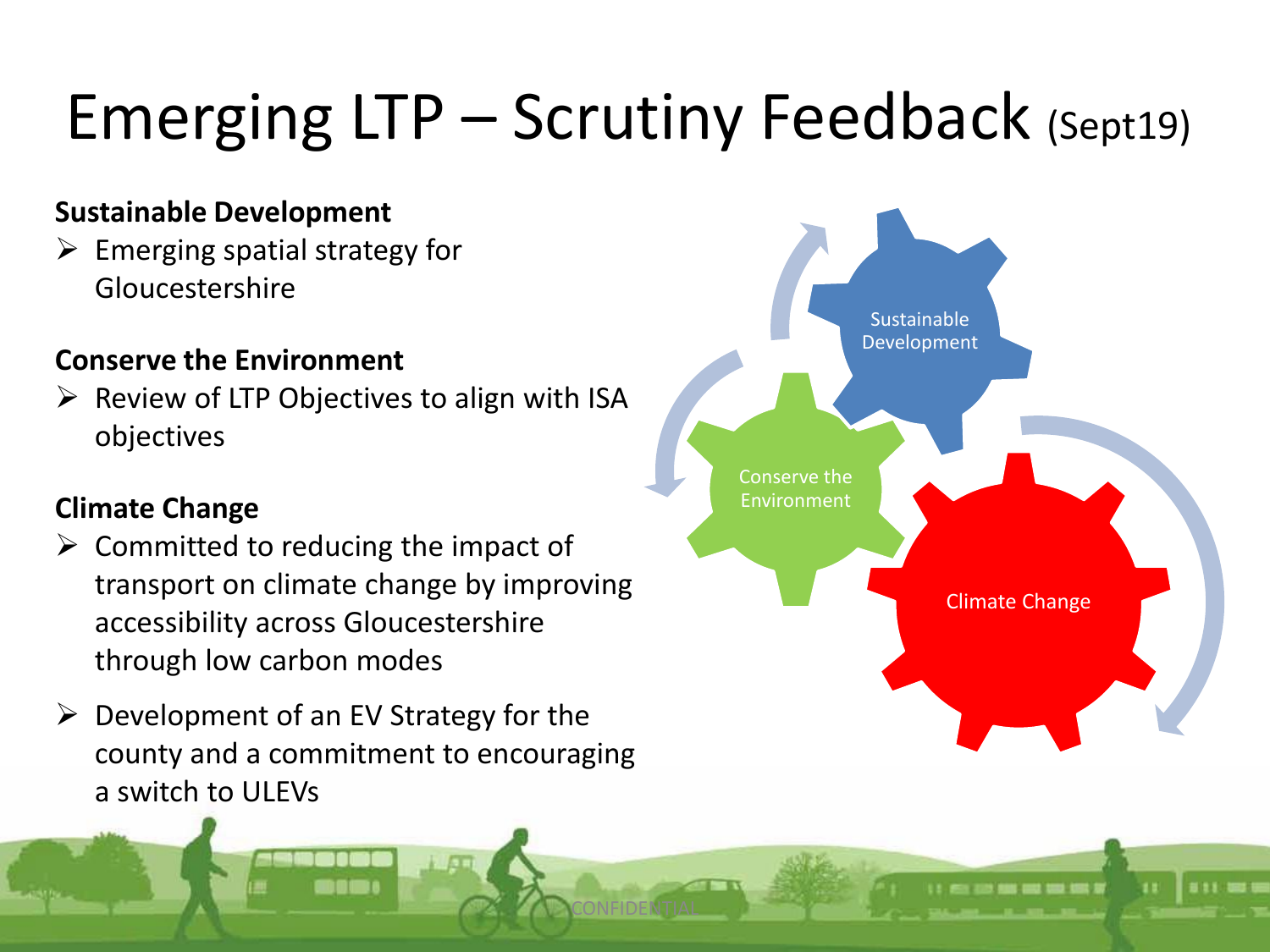## LTP Consultation - Feedback



#### **Response rate**

CONFIDENTIAL

 $\triangleright$  High level of response rate and good engagement.

### **Main Headline Categories**

- $\triangleright$  Feedback was analysed and themed in a three stage approach.
- $\triangleright$  Firstly, the comments and feedback were divided into headline categories.
- $\triangleright$  Further analysis to identify sub-categories and key themes.



--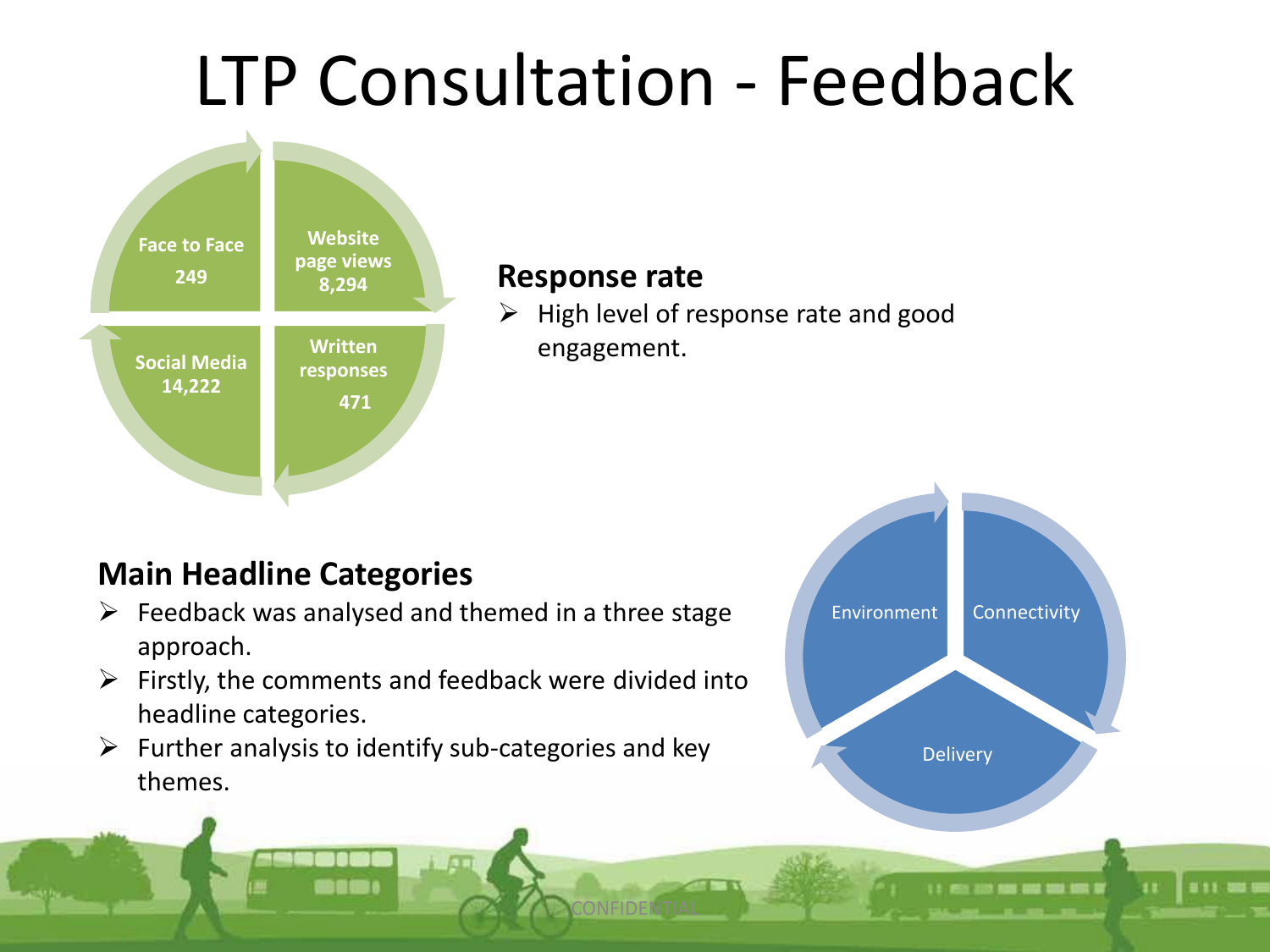# LTP Consultation - Feedback

### **Closed Q's Feedback** *(quantitative results)*

- Highest Impact: lack of travel choice, resulting in car dependency or social isolation.
- $\triangleright$  Followed by: safety, frequency of public transport and congestion.
- $\triangleright$  Highest influence for travel behaviour change: sustainable travel choice, to encourage a reduction in carbon emissions, followed by improvements to active and sustainable transport services and infrastructure.

#### **How much does the impact of transport affect you?**

- Congestion and journey time delays
- Safety (eg lighting, natural surveillance, mobility)
- Highway safety such as vehicle speeds
	- Frequency of public transport
	- Access to public and community transport
	- Affordability of public transport

- Health impacts from transport related emissions and poor air quality - Environmental impacts, such as transport emissions, noise, community… - Lack of choice in how you travel resulting in car dependency or social…

CONFIDENTIAL



 $\blacksquare$  No response  $\blacksquare$  Doesn't affect me  $\blacksquare$  Low  $\blacksquare$  Medium  $\blacksquare$  High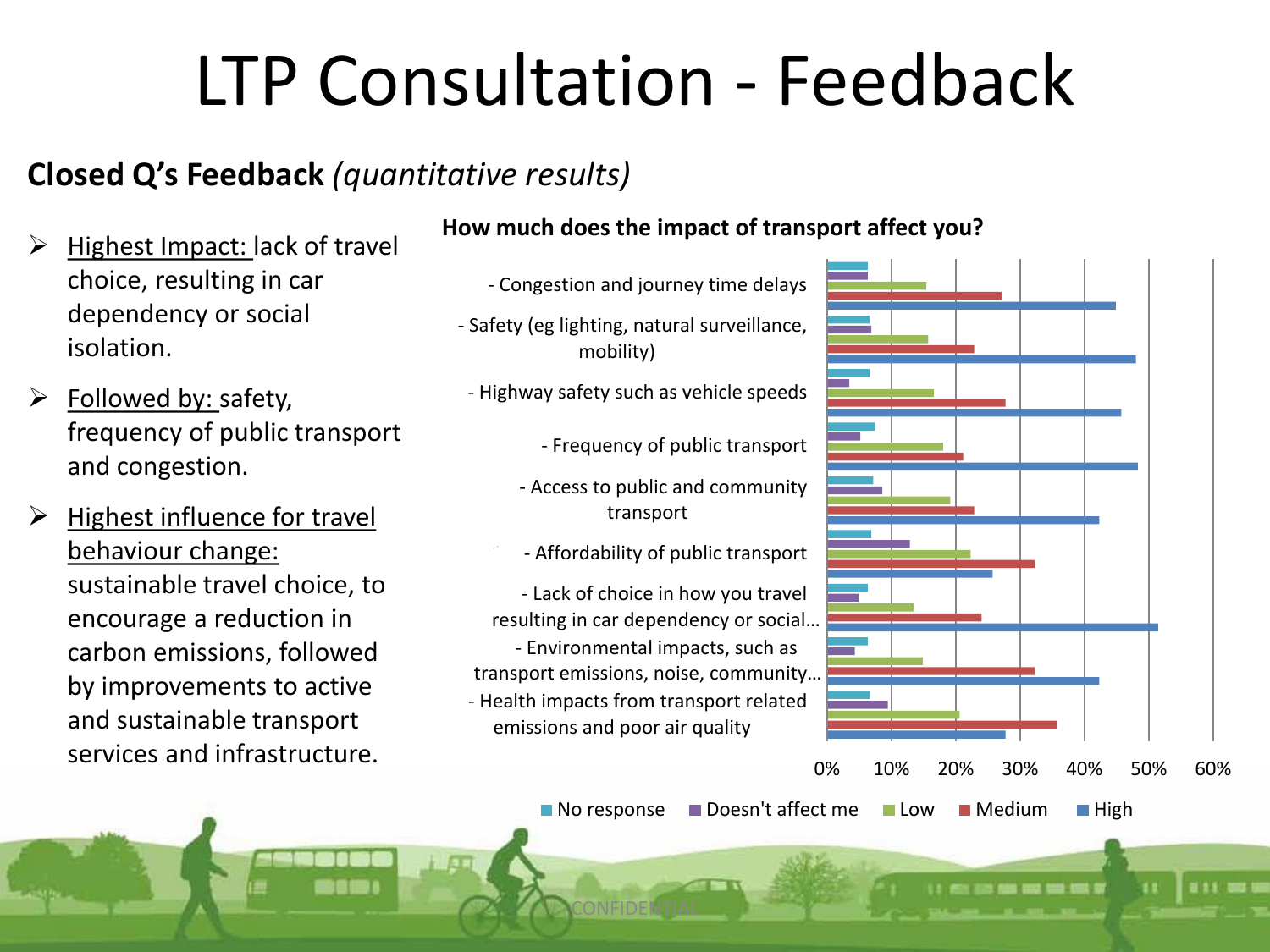# LTP Consultation - Feedback

### **Open Q's Feedback** *(qualitative results)*

#### Largest Sub-Categories:

- $\triangleright$  Improving sustainable modes, including public transport, rail & cycling.
- $\triangleright$  More ambitious in encouraging modal shift, which can reduce congestion and meet climate emergency targets.
- Specific improvements to cycling & rail, along with comments on policy and funding.
- Review document for clarity and shorten.

#### ALL COMMENTS BY SUB-CATEGORY

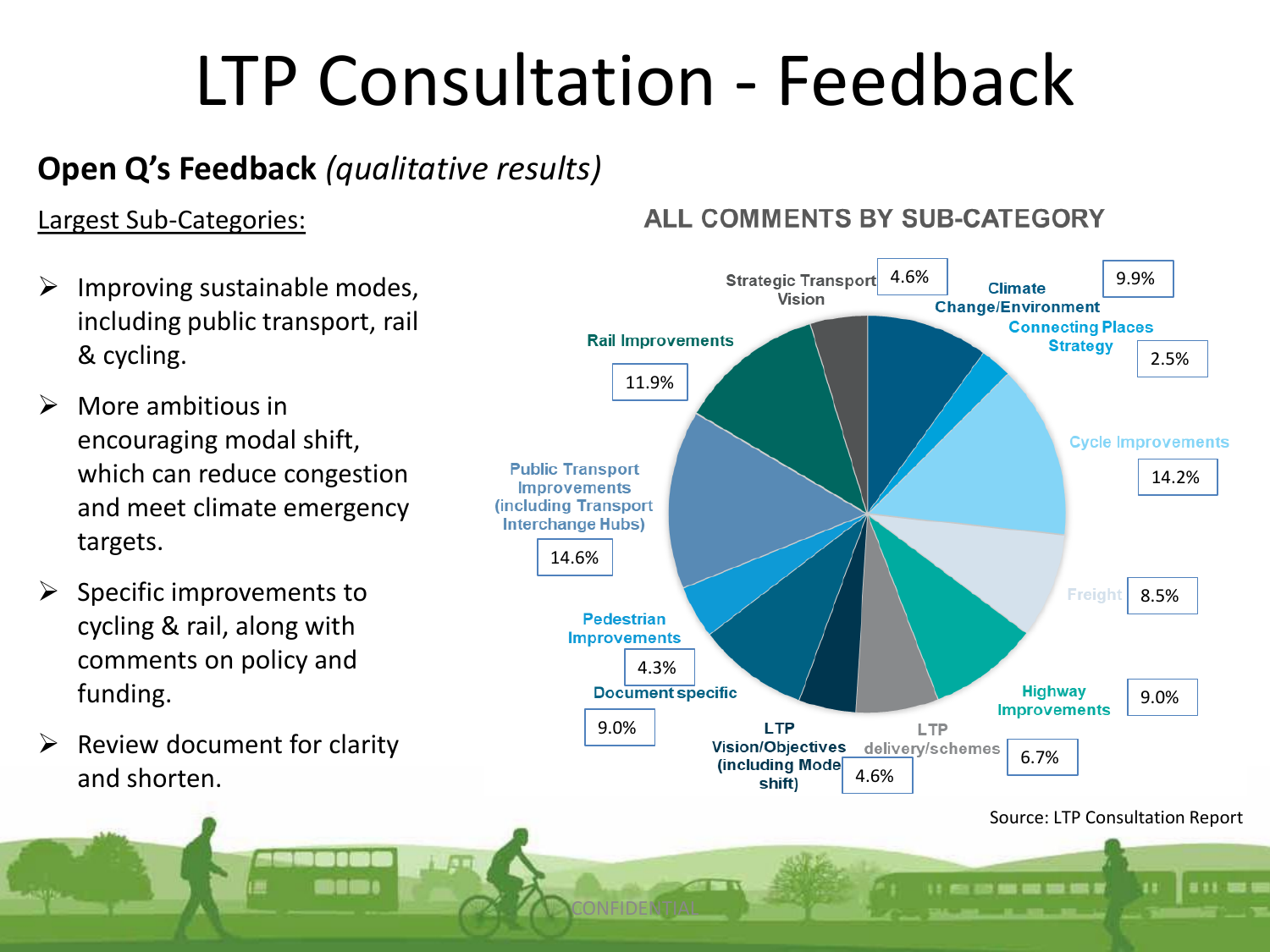## Revised: Document Structure

**Key consultation feedback: LTP document is too long and difficult to navigate.**

#### **GCC action taken:**

- **Document shortened by c. 1/3.**
- **New document structure, creating an LTP Policy Document supported by policy context in an LTP Summary Evidence Base & Annexes.**
- **LTP Summary Document as an 'At a Glance' version will be published.**

### **Structure of Streamlined LTP:**

- $\triangleright$  Our Vision to 2041: Horizon Scanning, LTP Vision and Objectives
- ▶ Shortened Policy Documents: Six transport mode strategies and one overarching strategy
- Updated Spatial Context: Updated Connecting Places Strategies and new chapter on transport scenarios for 2041
- $\triangleright$  Delivery and Annexes: Updated Delivery chapter and a new summary of policy evidence base as annexed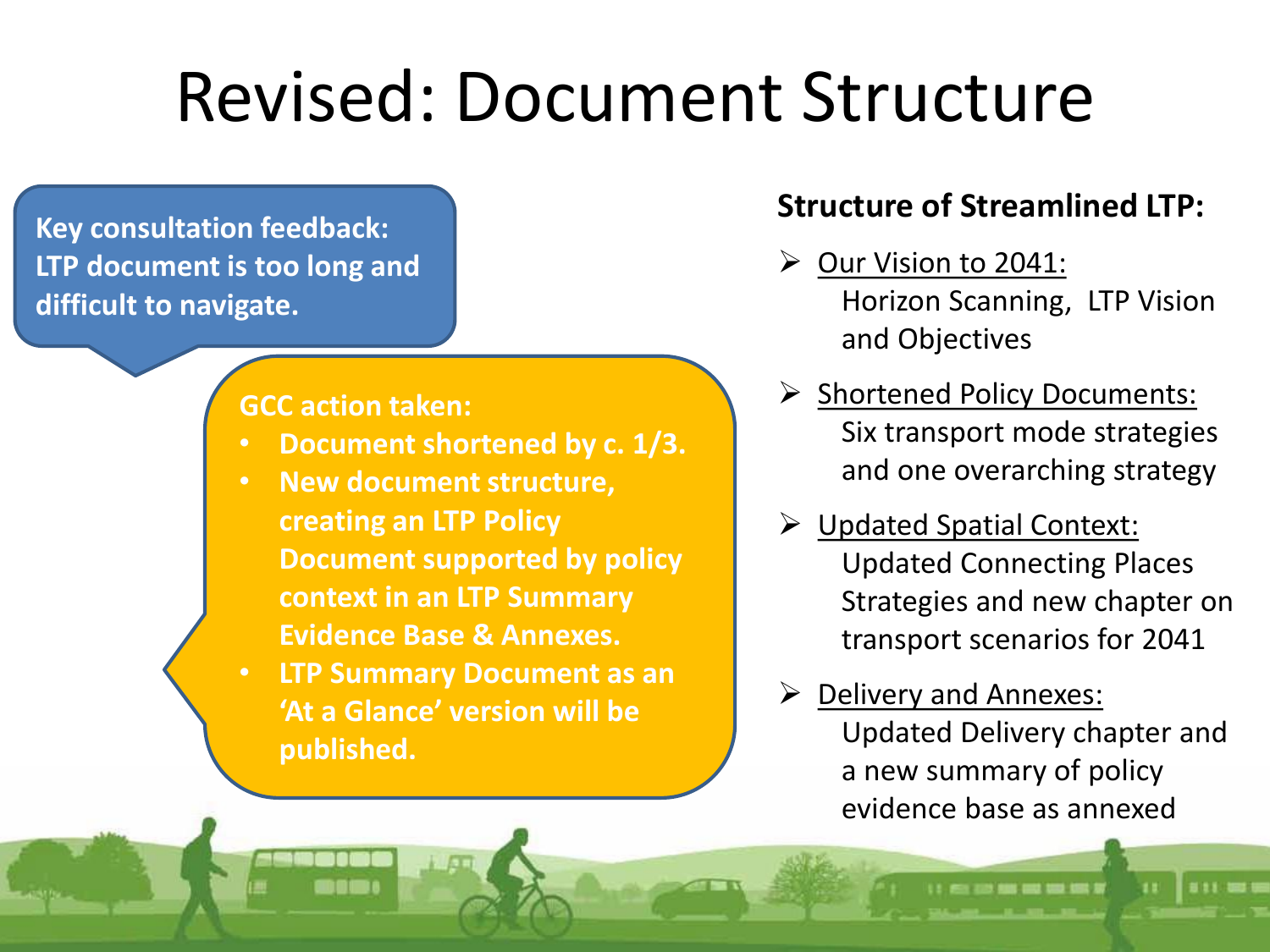### Revised: Our Vision to 2041

This chapter now combines the discussion of long term transport trends with the LTP Vision & Objectives.

nnmı

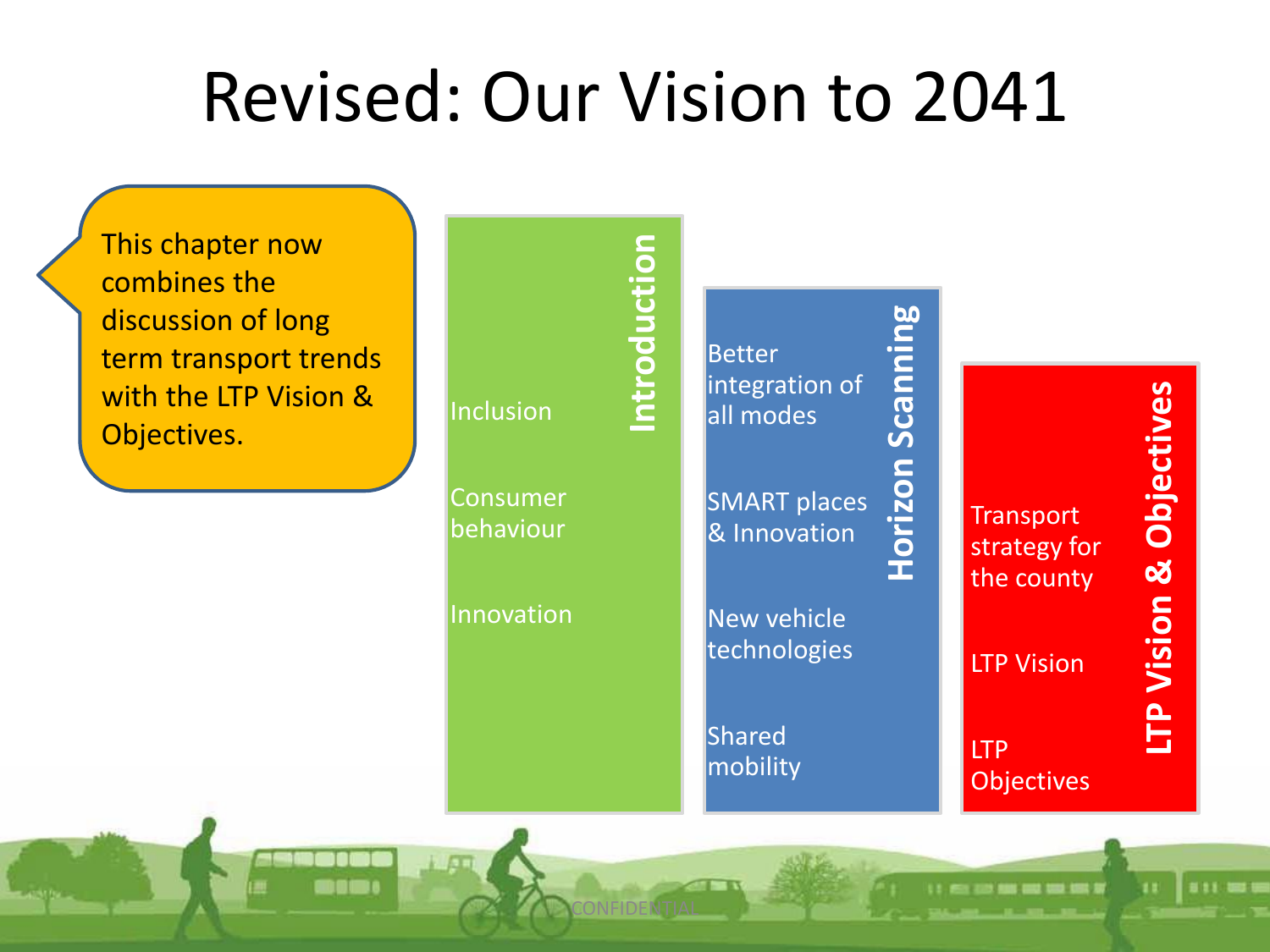# Revised – Policy Documents

The Overarching Policy Document was shortened and its policies strengthened.

Policies in this Document:

- PD0.1 Reducing Carbon Emissions and Adapting to Climate Change
- PD0.2 Local Environmental Protection
- PD0.3 Maximising Investment in a Sustainable Transport Network
- PD0.4 Integration with Land Use Planning and New Development
- PD0.5 Community Health & Wellbeing

#### Changes Made:

- $\triangleright$  Replacement and additional policy proposals to strengthen support for a step change towards a fully sustainable land use planning model, with support from the LPAs.
- $\triangleright$  Amendment to policy proposal to reflect the need to reduce travel demand.
- $\triangleright$  Reviewed Expected Outcomes to reflect Building with Nature standards.
- $\triangleright$  Additional policy proposals to provide clarity on developer contributions.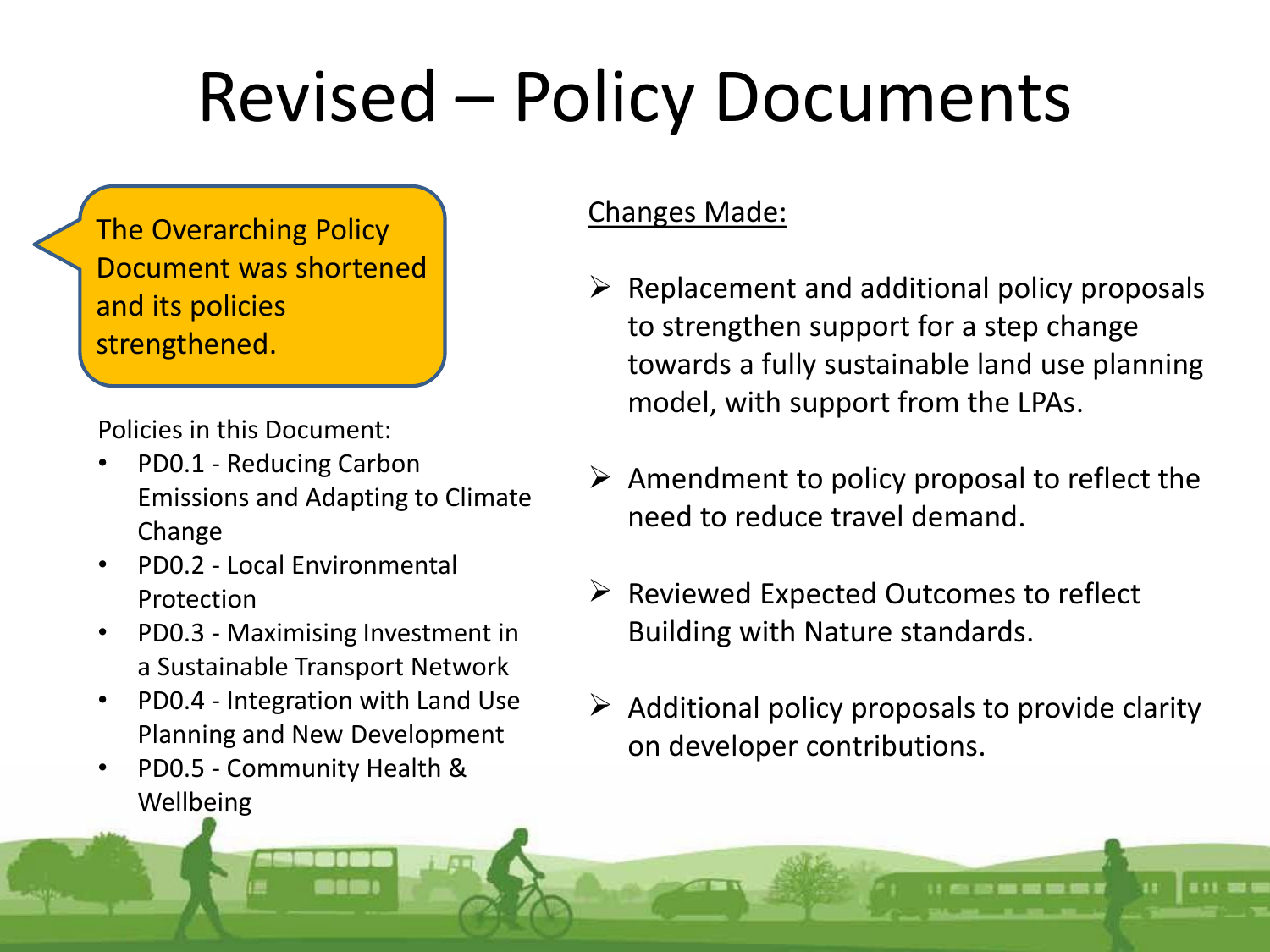# Revised – Policy Documents

The six Modal Policy Documents were shortened and their policies strengthened.

Policy Documents:

- Public & Community Transport (PD1)
- Cycling (PD2)
- Freight (PD3)
- Highways (PD4)
- Rail (PD5)
- Walk (PD6)

Changes Made:

- $\triangleright$  Clarity on developer contributions & obligations, MfGS & Technical Specifications, cycle parking & storage, local interchange hubs, Building with Nature.
- $\triangleright$  Bring policies in line with the Climate Change agenda.
- $\triangleright$  Investigation of 'invisible infrastructure' priority sustainable travel modes on direct routes over other motorised vehicles.
- $\triangleright$  Emerging importance coach travel has on supporting Gloucestershire's Bus Network.
- $\triangleright$  Clarification on rail infrastructure relating to a proposed new station south of Gloucester.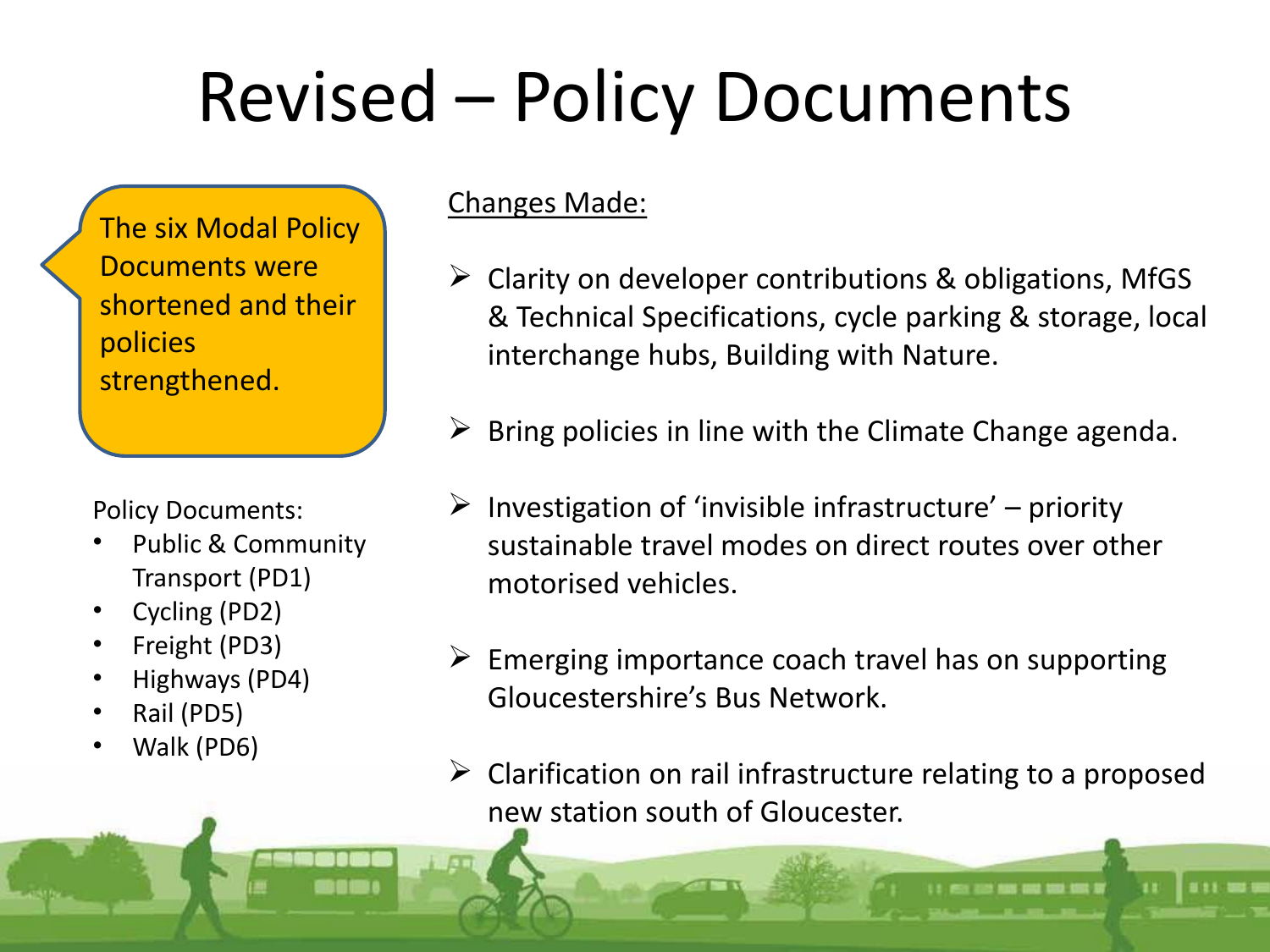# Revised – Spatial Context

### Changes Made:

- $\triangleright$  LTP consultation feedback on locally specific issues was considered and appropriate changes made.
- $\triangleright$  Additional LTP scheme suggestions were priority assessed and the following eight new schemes were added:
	- •A4135 Box Road A38 corridor walking & cycle access improvements
	- •A46 corridor Cheltenham Brockworth: cycle access improvements
	- •Andoversford Bourton on the Water Greenway 'Active Travel Route'
	- •Andoversford Cirencester 'Active Travel Route'

CONFIDENTIAL

- •Bourton on the Water Kingham Greenway 'Active Travel Route'
- •Cirencester Fairford corridor: cycle access improvements
- •Newent to Dymock 'Active Travel Route'
- •Tewkesbury to Upton upon Severn 'Active Travel Route'
- $\triangleright$  The spatial elements of the "Shaping the Way to 2041" chapter of the LTP consultation document were used to create a new chapter: "Transport Scenarios for 2041".

Places Strategies (CPS) were updated and proposals for new schemes assessed. A new chapter on

The LTP

**Connecting** 

transport scenarios for 2041 was added.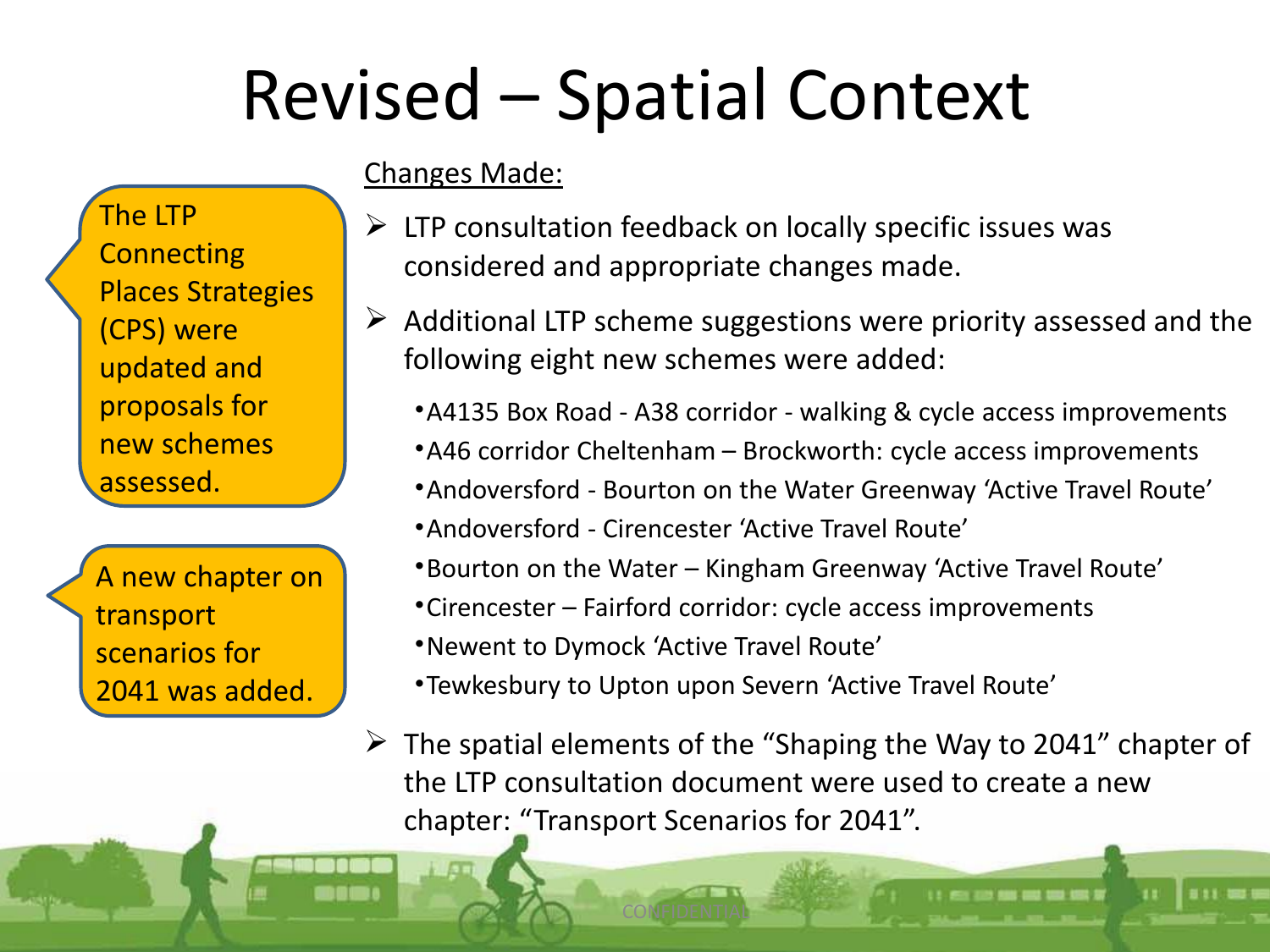### Revised: Delivery Chapter and Annexes



A new Annex was created.

Changes Made:

- $\triangleright$  Minor changes to the Delivery Chapter to provide further clarity.
- $\triangleright$  LTP Scheme Tables Revised for clarity, particularly on funding status of schemes.
- $\triangleright$  A new Annex was created to summarise the LTP evidence base, which was removed from the main LTP document.
- $\triangleright$  LTP Annexes now include:
	- LTP Summary of Evidence Base
	- The Link & Place Spectrum
	- Integrated Sustainability Appraisal (ISA) Report
	- Post Adoption Statement
	- Habitats Regulations Assessment (HRA)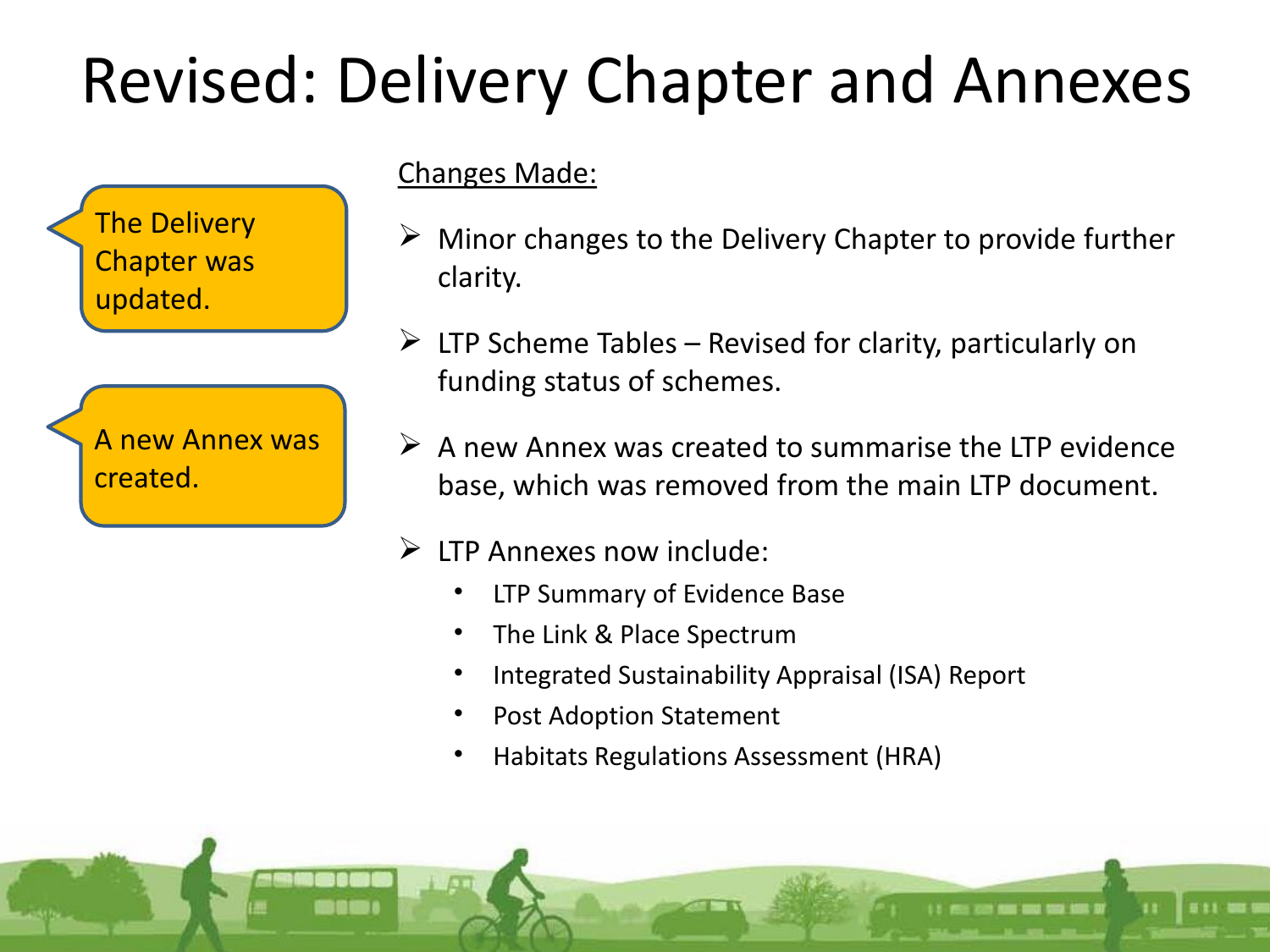## Contact

Please let us have your feedback by contacting an officer in the Strategic Transport Planning Team on 01452 328386 or e-mail: [ltp@gloucestershire.gov.uk](mailto:ltp@gloucestershire.gov.uk)

You can also contact us for further information, or visit our Gloucestershire's LTP Review website for the Draft LTP for Consultation & Associated Documents: [https://www.gloucestershire.gov.uk/transport/gloucestershires](https://www.gloucestershire.gov.uk/transport/gloucestershires-local-transport-plan-2015-2031/ltp-review-201920/)[local-transport-plan-2015-2031/ltp-review-201920/](https://www.gloucestershire.gov.uk/transport/gloucestershires-local-transport-plan-2015-2031/ltp-review-201920/)